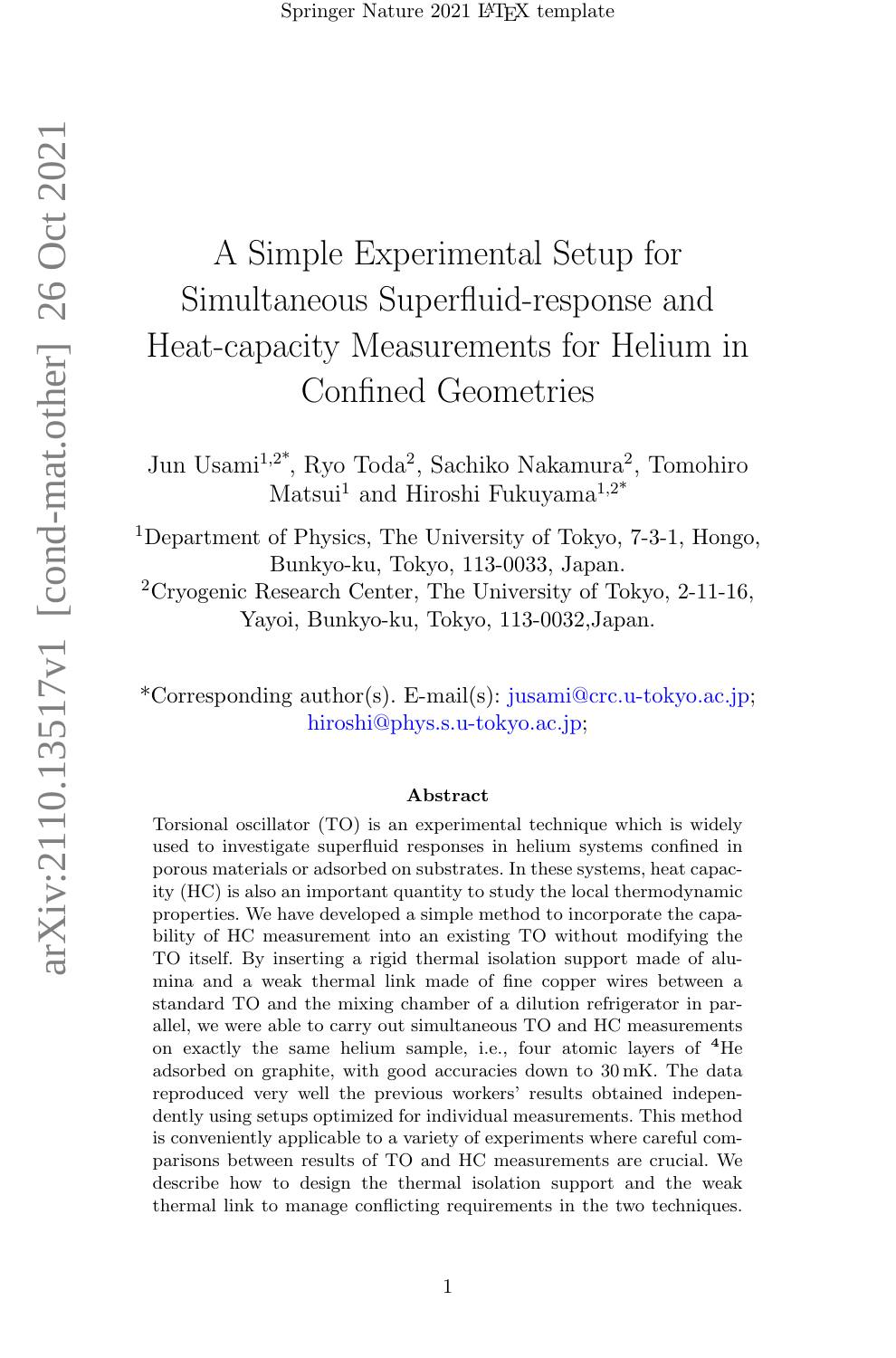Keywords: superfluid, two-dimensional, torsional oscillator, heat capacity, phase transition, two-dimensional helium, helium in confined geometries

# 1 Introduction

Torsional oscillator (TO) is a powerful tool to investigate superfluid responses in helium systems, particularly those in confined geometries or reduced dimensions. TO measurements can determine the superfluid density, the transition temperature at which the system acquires the macroscopic quantum coherence over the whole sample, a possible dissipation associated with the transition. Heat capacity (HC) is also an important quantity to be measured, providing us with local thermodynamic information of the system. In general, HC measurements are sensitive to phase transitions such as Bose-Einstein condensation, liquefaction, and solidification. By combining these two complementary measurements, important insights have been yielded into the behavior of superfluid <sup>3</sup>He in aerogel  $[1, 2]$  $[1, 2]$  $[1, 2]$ , superfluid <sup>4</sup>He confined in nanoporous materials  $[3, 4]$  $[3, 4]$  $[3, 4]$ , and superfluid  ${}^{4}$ He films adsorbed on nanoporous substrates [\[5–](#page-8-4)[7\]](#page-8-5).

Usually, TO and HC measurements are carried out using different experimental setups because they have conflicting technical requirements, e.g., strict mechanical rigidity and switchable or proper thermal conductance. Sometimes this causes a problem especially when one has to compare the results in great detail. This is because the porous materials and substrates used in the TO and HC measurements are not exactly the same and may have slightly different characteristics due to different treatment or rot. One serious example is the second layer of <sup>4</sup>He adsorbed on a surface of exfoliated graphite, like Grafoil, where possible coexistence of superfluidity and spatial order is anticipated from the previous TO  $[8-11]$  $[8-11]$  and HC experiments  $[12]$ . It is known that 10– 15% of a Grafoil surface is heterogeneous and that helium atoms trapped there behave quite differently from those on an otherwise atomically flat surface [\[13\]](#page-9-2). This results in large uncertainties in the density scales between the different groups. Thus, it is not easy to firmly assign which phase shows superfluidity in the phase diagram determined by the HC measurement [\[12\]](#page-9-1). Simultaneous TO and HC measurements on exactly the same sample will solve this problem and be useful for other superfluid helium systems.

So far, there are only a few experiments in which simultaneous TO and HC measurements have successfully been done [\[14–](#page-9-3)[16\]](#page-9-4). In this article, we describe details of the design and test results of a simple method we developed to incorporate the capability of HC measurement into an existing TO without modifying the TO setup to make the simultaneous measurements possible easily in a wide temperature range from  $1.5 \text{ K}$  down to  $T = 30 \text{ mK}$  or even lower.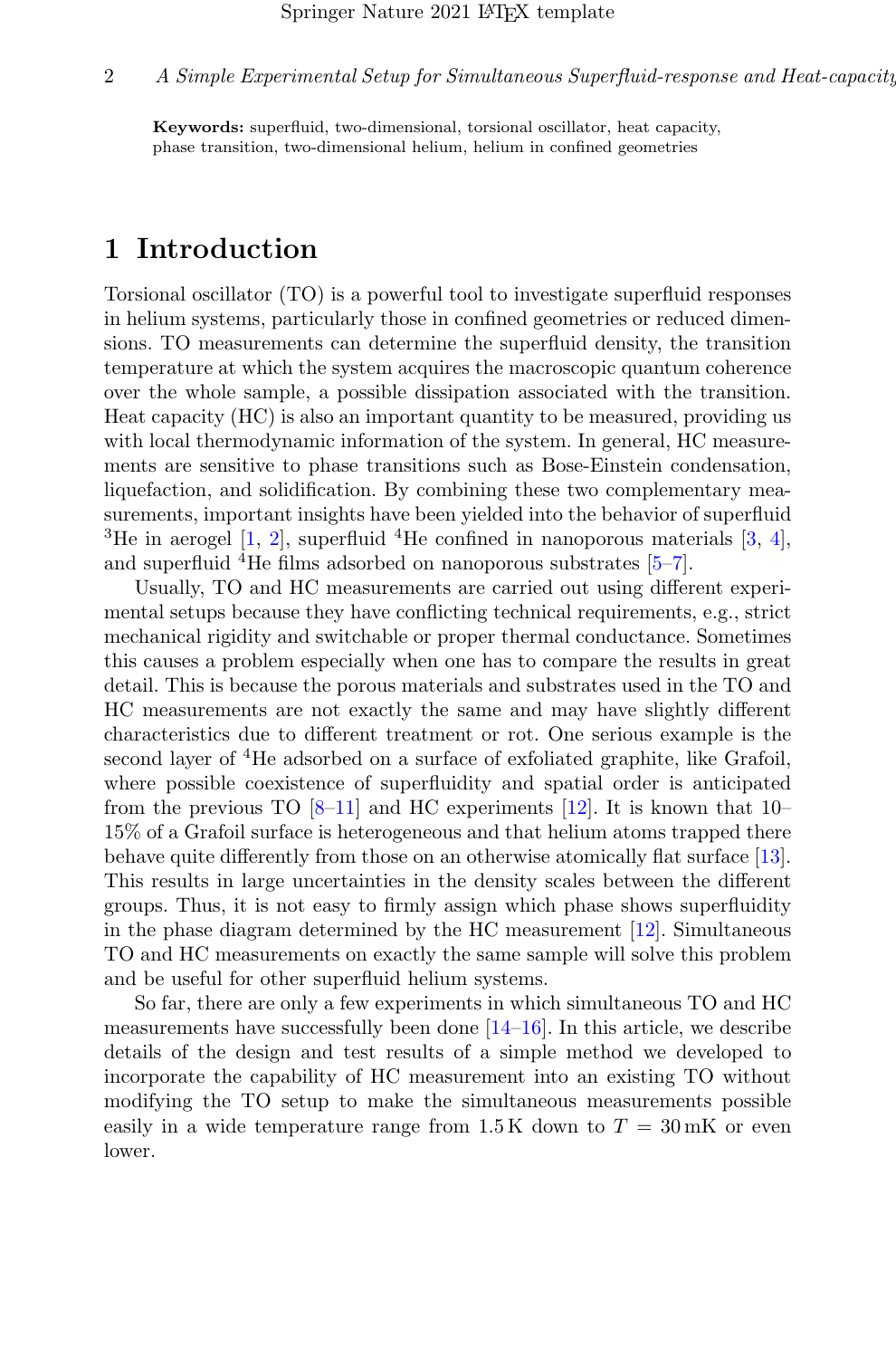## 2 Design of experimental apparatus

Fig.  $1(a)$  $1(a)$  shows a cross-sectional view of the experimental apparatus we developed for simultaneous TO and HC measurements of a few atomic layers of helium adsorbed on Grafoil. The design of the TO part is essentially the same as that used in our previous experiment [\[17\]](#page-9-5) except for the following two points: (i) The materials of the torsion rod and the exfoliated graphite substrate are changed from coin silver and ZYX to BeCu-25 and Grafoil, respectively. (ii) The Grafoil/Ag/Grafoil stacks are now attached to the inner wall of a thin copper cap, not the main body of the TO, and the cap is soft soldered to the BeCu main body rather than glued. The adsorption surface area of the Grafoil substrate with 21 ventilation holes of 1 mm diameter was determined as  $45.7 \pm 0.3 \,\mathrm{m}^2$  from an N<sub>2</sub> adsorption isotherm measurement at 77 K. At low temperatures, the resonant frequency  $(f)$  and the quality factor  $(Q)$  were 1392 Hz and  $5 \times 10^5$ , respectively.

To make HC measurement possible with the TO of this size, we need to decouple it thermally from its surroundings. At the same time, the TO has to be supported as rigidly as possible for stable TO measurements with high Q. To meet these conflicting requirements, we chose to connect the TO and a massive copper platform for vibration isolation with a rigid support made of high-purity alumina using BeCu screws on the TO side (see Fig.  $1(a)$  $1(a)$ ). We carefully designed dimensions of the alumina support so that its maximum applied stress is less than 6% of that on the torsion rod and that its maximum displacement is less than 2% of that of the TO cell using a commercial simulator (Inventor, Autodesk, Inc.) as shown in Figs. [1\(](#page-2-0)b) and (c). This design satisfies requirements not to exceed the elastic limit of alumina and to set the parasitic resonant frequency of the alumina far from the TO resonance frequency. We need to measure HC precisely in the temperature range of  $0.2 \le T \le 1.5$  K for our specific purpose. Therefore, the support should have a thermal conductance at least three times lower than that of the torsion rod at 1 K. From all these conditions, we finally determined the dimensions of the alumina (99.8%



<span id="page-2-0"></span>Fig. 1 (a) Experimental setup for simultaneous measurements of torsional oscillator and heat capacity. Finite-element method simulations of (b) stress and (c) displacement.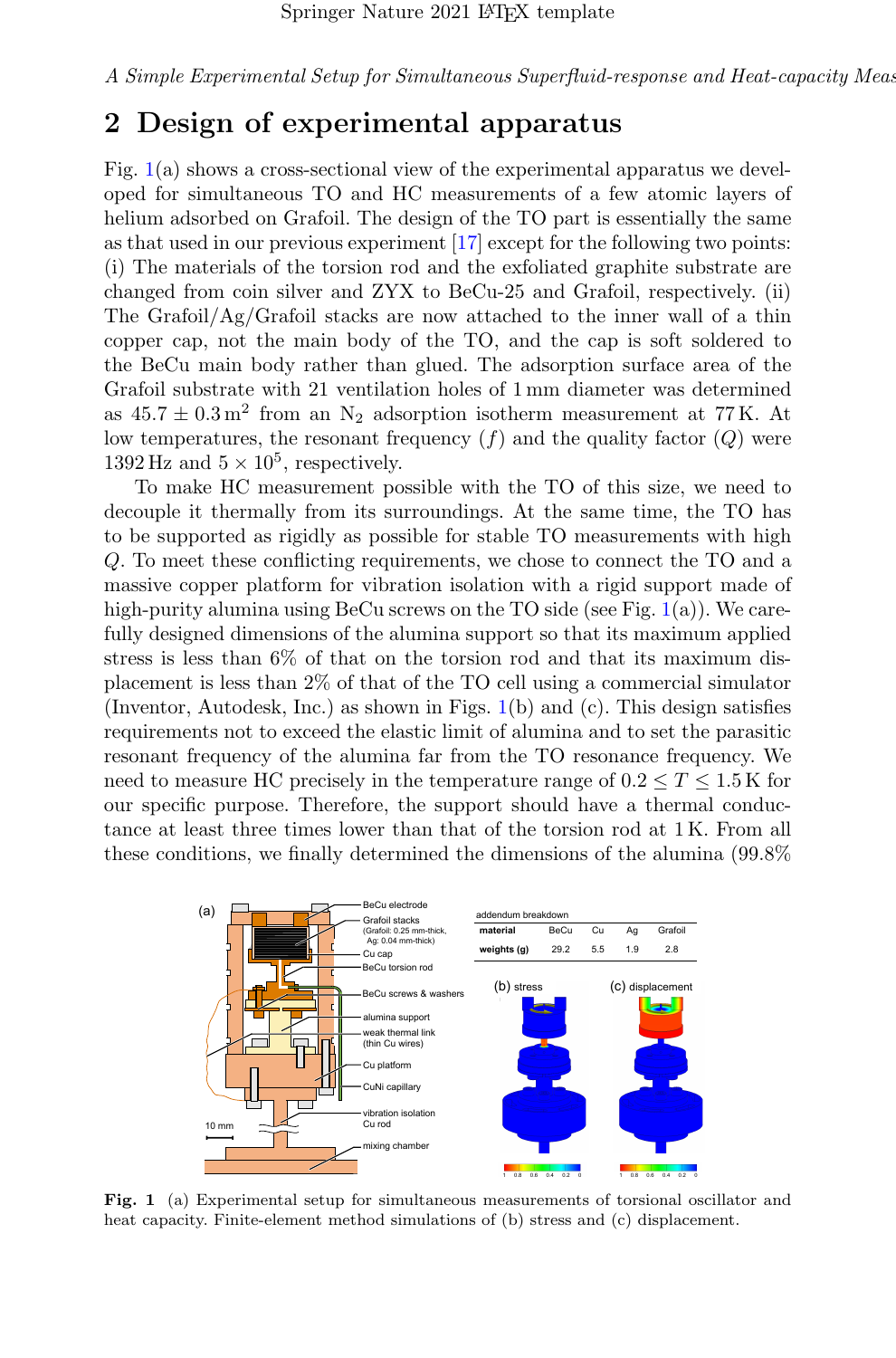#### 4 A Simple Experimental Setup for Simultaneous Superfluid-response and Heat-capacity

purity; Sumitomo Chemical Co., Ltd.) support as 8 mm in diameter and 14 mm in length in the central part.

To reduce the addendum HC, we fixed the TO cell to the alumina flange with six screws and washers made of hardened BeCu, not of stainless steel. Each BeCu washer consists of two semicircular rings not to break the alumina flange by differential thermal contractions of alumina and BeCu. For HC and related thermal conductance measurements, we used two types of resistance thermometers, Cernox (CX-1010- SD-HT, Lake Shore Cryotronics, Inc.) at  $T > 0.1$ K and RuO<sub>2</sub> (RCL471J50, Alps Electric Co., Ltd.) at  $T < 0.1$ K. The Cernox thermometer and a thin-film metal resistor (Susumu Co., Ltd.) heater were varnished on the copper cap of the TO. The electrical resistance  $(1 \text{ k}\Omega)$  of this heater changes only 0.3% from room temperature to 30 mK. The  $RuO<sub>2</sub>$  thermometer made by wrapping a 470  $\Omega$  RuO<sub>2</sub> chip with a silver foil of 0.04 mm thick was fixed on the bottom plate of the TO.

For our research purpose, we should extend the TO measurement at least below 40 mK. The thermal conductance of alumina  $K_{\rm al}$  decreases rapidly as  $K_{\rm al} \propto T^{2.7}$  with decreasing T [\[18\]](#page-9-6). Thus, we added a weak thermal link consisting of three fine copper wires (0.1 mm in diameter and 100 mm long each) in between the TO cell and the copper platform, i.e., in parallel with the alumina support, as shown in Fig.  $1(a)$  $1(a)$ . As the thermal conductance of this copper weak link  $K_{\text{Cu}}$  should vary as  $K_{\text{Cu}} \propto T$ , it will dominate the total thermal conductance,  $K = K_{\text{al}} + K_{\text{Cu}}$ , below about 0.5 K, while  $K_{\text{al}}$  does at higher temperatures.

### 3 Thermal conductance measurements

In Fig. [2\(](#page-4-0)a), the thick solid (black), dashed (purple), and dash-dot (magenta) lines represent  $K$ ,  $K_{\text{Cu}}$ , and  $K_{\text{al}}$ , respectively. They are determined by monitoring the temperature of the TO cell  $(T_{\text{TO}})$  and that of the mixing chamber of the dilution refrigerator  $(T_{MC})$  under a constant heat flow  $(Q)$  generated by the heater at steady states through the following procedures. By fitting the data below 0.1 K, where K is thoroughly dominated by  $K_{\text{Cu}}$ , to  $K_{\text{Cu}}/T = 2\dot{Q}/(T_{\text{TO}}^2 - T_{\text{MC}}^2)$ , we first determined  $K_{\text{Cu}}$  (see Fig. [2\(](#page-4-0)b)). From this  $K_{\text{Cu}}(T)$ , we could estimate the heat flow through the copper wires  $(Q_{\text{Cu}})$ at any temperatures as long as the  $K_{\text{Cu}} \propto T$  relation is held. Then, using the heat flow through the alumina support obtained as  $Q - Q_{Cu}(T)$  and assuming the  $K_{\rm al} \propto T^{2.7}$  relation, we were able to determine  $K_{\rm al}(T)$  by fitting the data above 0.25 K to  $K_{\rm al}/T^{2.7} = 3.7(\dot{Q} - \dot{Q}_{\rm Cu}(T))/(T_{\rm TO}^{3.7} - T_{\rm MC}^{3.7})$  (see Fig. [2\(](#page-4-0)c)). The good fitting quality indicates the validity of the procedure.

The thermal conductivity deduced from the resultant  $K_{al}$  is one-half of the reported value [\[18\]](#page-9-6), presumably because of different grain sizes and sintering conditions of alumina. The lowest temperature recorded by the  $RuO<sub>2</sub>$ thermometer was 28 mK when  $T_{MC} = 20$  mK and  $Q = 0$ . This means that an ambient heat leak in our setup is only 5 nW. The lowest temperature will be further improved down to nearly 20 mK if the copper weak link is replaced with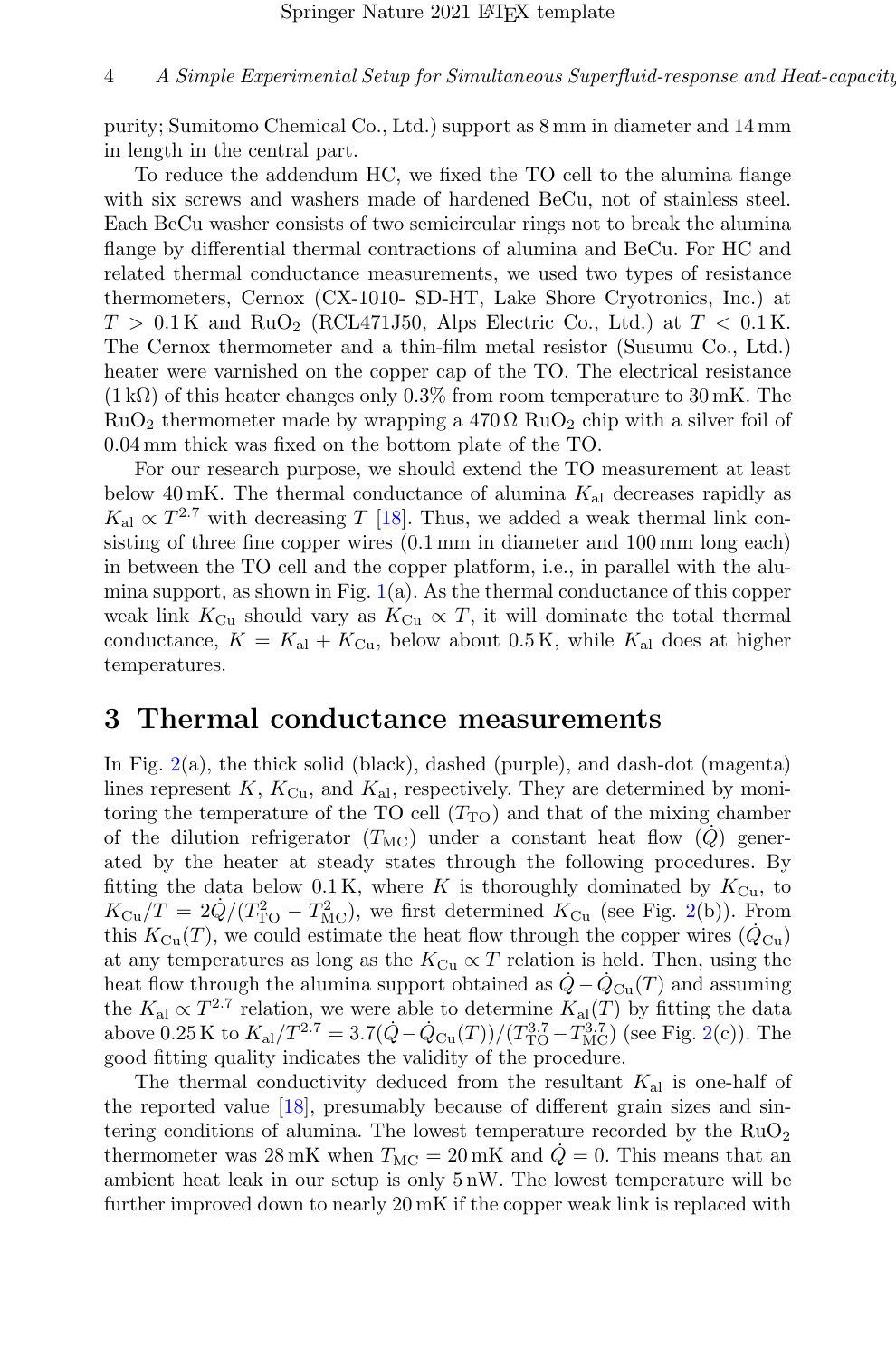

<span id="page-4-0"></span>Fig. 2 (a) Measured thermal conductance between the TO and the mixing chamber  $(K;$ solid line), and estimated thermal conductances of the copper-wire weak link  $(K_{\text{Cu}};$  dashed line), alumina support  $(K_{\text{al}}; \text{ dash-dot line})$  and BeCu TO rod  $(K_{1-2}; \text{ upper solid line}).$  $K_{\text{Cu}}$  and  $K_{\text{al}}$  are derived from the data fittings in the low-T (b) and high-T regions (c), respectively. For further details, see the main text.

a lead superconducting heat switch of appropriate design without degrading the thermal isolation around  $1 \text{K}$  [\[19,](#page-9-7) [20\]](#page-10-0).

## 4 Simulation of heat capacity measurements

Before carrying out actual HC measurement with the quasi-adiabatic heat pulse method, we have examined how it works from thermal simulations on a one-dimensional  $3+1$  bath model. In this model (see Fig.  $3(a)$  $3(a)$ ), the following three thermal baths are connected in series; the TO cell consisting of the copper cap, Grafoil, and a BeCu main body, to which the heat pulse is injected  $(C_{\text{bath-1}})$ , a BeCu TO base plate  $(C_{\text{bath-2}})$ , and the copper platform  $(C_{\text{bath-3}})$ . Finally, the third bath is connected to the mixing chamber held at a constant temperature  $(T_{MC})$ . Those baths are connected via three thermal conductances; the BeCu torsion rod  $(K_{1-2})$ , the alumina support and the copper weak link  $(K_{2-3})$ , and the copper rod of the vibration isolator  $(K_{3-4})$ . Known specific heats  $[22, 23]$  $[22, 23]$  $[22, 23]$ , thermal conductivities  $[18, 22, 24]$  $[18, 22, 24]$  $[18, 22, 24]$  $[18, 22, 24]$  $[18, 22, 24]$ , weights of materials used in the cell, and  $K$  determined in the previous section are implemented into  $C_{\text{bath-}i}$  and  $K_{i-(i+1)}$ , where  $i = 1, 2, 3$ . Here, we approximated the specific heat of BeCu to that of copper. The model has an additional thermal bath of He film sample  $(C_{\text{bath-0}})$ , which is connected to  $C_{\text{bath-1}}$  as seen in Fig.  $3(a)$  $3(a)$  through the thermal conductance of Grafoil, taking account of its anisotropy [\[25\]](#page-10-4). The simulation is performed by solving numerically the following simultaneous equations of time evolution of the temperature of each bath-i:

$$
C_{\text{bath-}i} \frac{dT_i}{dt} = \int_{T_i}^{T_{i-1}} K_{(i-1)\cdot i} dT + \int_{T_i}^{T_{i+1}} K_{i\cdot (i+1)} dT + \dot{Q}_i(t), \tag{1}
$$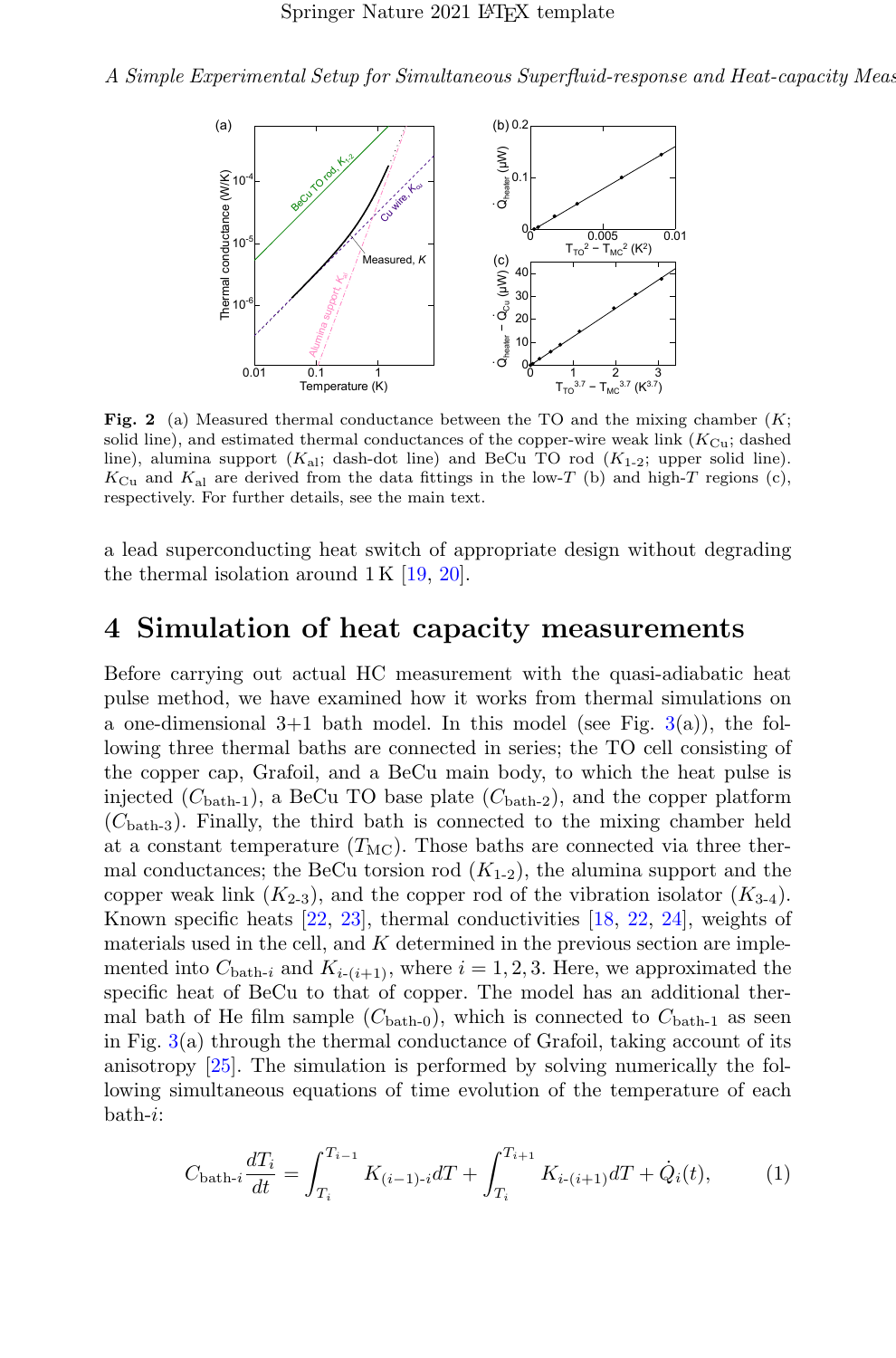6 A Simple Experimental Setup for Simultaneous Superfluid-response and Heat-capacity



<span id="page-5-0"></span>**Fig. 3** (a) One-dimensional  $3+1$  bath model for thermal simulation. (b) The red line is the smoothed HC data for the <sup>4</sup>He film of four layers (35 nm<sup>-2</sup>) taken from Ref. [\[21\]](#page-10-5), which was input to  $C_{\text{bath-0}}$  in the simulation after being normalized to the surface area of the present work. The blue dots are simulated HCs. (c) Example of the HC measurement simulation with the quasi-adiabatic heat pulse method. (d) Experimental HC data taken under the same conditions as those for (c). See the main text for further details.

where  $\dot{Q}_i(t) = \dot{Q}$  during the heat pulse only for  $i = 1$  otherwise  $\dot{Q}_i = 0$  and also  $K_{(i-1)-i} = 0$  for  $i = 0$ .

In the simulation,  $C_{\text{bath-0}}$  was set equal to smoothed HC data for the <sup>4</sup>He film of four atomic layers (total areal density of 35 nm<sup>−</sup><sup>2</sup> ) on Grafoil measured by Greywall [\[21\]](#page-10-5) using a cell specialized for HC measurement (the solid line  $(\text{red})$  in Fig. [3\(](#page-5-0)b)). Fig. 3(c) shows an example of such a simulation near 0.5 K, where a time evolution of the temperature of the bath-1,  $T_{\text{TO}}(t)$ , is simulated after applying a heat pulse of  $\dot{Q} = 5.5 \,\mu$ W to it for  $0 \le t \le 4$  s. Here one can see a little overshooting immediately after the heat pulse. Thus, we evaluated the corresponding temperature increase  $\Delta T$  by extrapolating the  $T_{\text{TO}}(t)$  recorded in a time span of  $10 \le t \le 40$  s back to the middle time of the heat pulse  $(t = 2 s)$  as shown in the figure, and calculated the heat capacity as  $C = Q/\Delta T$ . The dots (blue) in Fig. [3\(](#page-5-0)b) are the simulation results obtained in such a way. They perfectly agree with the input  $C_{\text{bath-0}}$  ensuring the simulation procedure. Note that the addendum HC calculated without the He bath has already been subtracted from the data points in Fig. [3\(](#page-5-0)b).

Fig.  $3(d)$  $3(d)$  is a result of the HC experiments using our setup for a <sup>4</sup>He sample of the same density and the same heat pulse as those for the simulation in (c). Overall, the simulation reproduces the experiment well, indicating that the present heat bath model is appropriate. The slightly dull response and a larger overshoot than the simulation are probably due to the existence of temperature gradients within the He sample and/or Grafoil in the actual apparatus.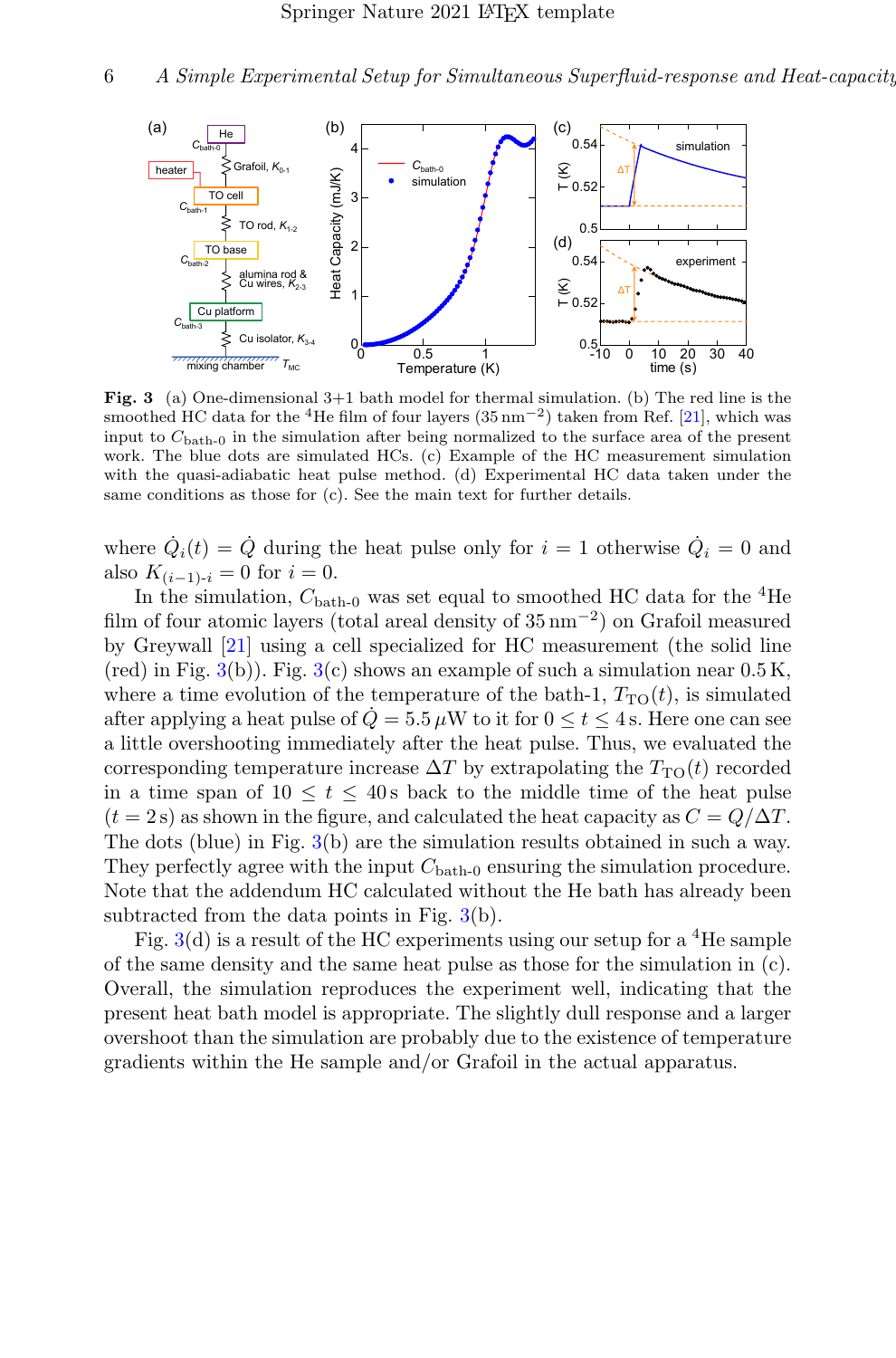# 5 Test results of simultaneous TO and HC measurements

By measuring the resonance frequency of the empty cell  $(f_{\text{emntv}})$  and its Q value, we confirmed that there was no measurable degradation in the TO performance after implementing the HC measurement capability into the original TO. Then, we measured the temperature dependence of  $f_{\text{emnty}}$  below  $1.2 \text{ K}$ as shown in Fig.  $4(a)$  $4(a)$  (dots (black)). Also shown here are those of the previous studies using cells specialized to TO measurement [\[8–](#page-8-6)[11\]](#page-9-0). They all contain the Grafoil substrate. It is important to keep the temperature variation of  $f_{\rm empty}$  as small as possible for reliable determination of the superfluid fraction. Although our  $f_{\text{empty}}$  has a little larger T-dependence among those using BeCu TO rods [\[8,](#page-8-6) [9,](#page-9-8) [11\]](#page-9-0), it is a factor of four smaller than that using a coin silver TO rod [\[10\]](#page-9-9), indicating usability for our purpose. We also found no mutual influences such as crosstalk during the heat pulse, meaning that genuinely simultaneous measurements are possible.

Next, we measured the addendum HC  $(C_{\text{add}})$  of this hybrid setup. It is shown as the dots in Fig. [4\(](#page-6-0)b). Above 1K,  $C_{\text{add}}$  is in good agreement with the expectation  $(C_{\text{bath-1}})$  shown by the solid line (blue). However, there is an excess HC ( $C_{\text{ex}} \equiv C_{\text{add}} - C_{\text{bath-1}}$ ) contribution below 1 K with a rounded maximum near  $T = 0.45$  K (open circles). The origin of the  $C_{\text{ex}}$  is not known at present, but it could be related to tunneling degrees of freedom of deuterium impurities [\[26\]](#page-10-6) in copper or BeCu.

Finally, we show a TO and HC data set taken on the same <sup>4</sup>He film sample of  $35 \,\mathrm{nm}^{-2}$  in Figs.  $5(a)(b)$  $5(a)(b)$ . Here the background temperature dependence of  $f$  and the addendum HC are already subtracted. This sample with a density close to fourth layer completion is considered to consist of two solid layers and two liquid layers. The liquid overlayers are believed to undergo a superfluid state through the Kosterlitz-Thouless (KT) transition at  $T \approx 1$  K [\[8,](#page-8-6) [21\]](#page-10-5). Our new TO data clearly show the KT transition at  $T_{\text{KT}} = 0.98 \text{ K}$  where a



<span id="page-6-0"></span>Fig. 4 (a) Temperature dependence of the resonant frequency without helium sample  $(f_{\text{empty}})$  of our hybrid setup (dots) compared with those of the previous studies using BeCu TO rods [\[8,](#page-8-6) [9,](#page-9-8) [11\]](#page-9-0) (dashed line) and an AgCu TO rod [\[10\]](#page-9-9) (solid line). Each frequency is shifted vertically so that  $f_{\text{empty}} = 0$  at  $T = 50 \text{ mK}$ . (b) Measured addendum HC ( $C_{\text{add}}$ ) of the hybrid cell (dots) and its expectation (solid line;  $C_{\text{bath-1}}$ ). The open circles are the excess HC ( $C_{\text{ex}} = C_{\text{add}} - C_{\text{bath-1}}$ ).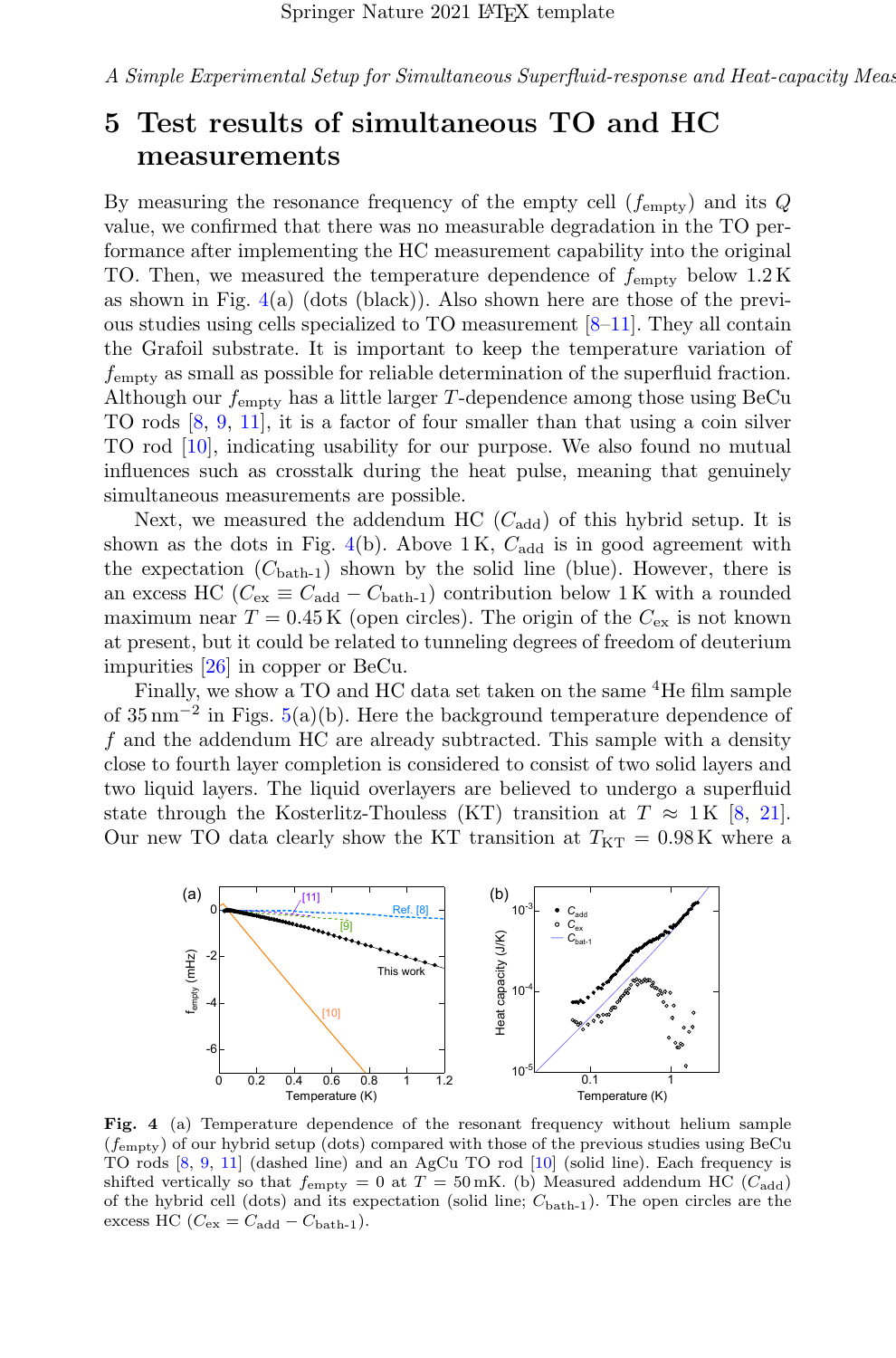

<span id="page-7-0"></span>**Fig. 5** Results of the simultaneous (a) TO and (b) HC measurements for the  ${}^{4}$ He film of four layers (35 nm−<sup>2</sup> ) on Grafoil. The dashed lines are the previous workers' data for similar density samples; Ref. [\[8\]](#page-8-6) in (a) and Ref. [\[21\]](#page-10-5) in (b). In (a), dots are frequency shifts from the value at  $T = 1.02 \text{ K}$ , and the open circles are the dissipation  $Q^{-1}$ .

dissipation  $(Q^{-1})$  peak and an f jump are observed (Fig. [5\(](#page-7-0)a)). On one hand, the HC shows an exponentially rapid decrease below a broad peak at a sightly higher temperature than  $T_{KT}$  as seen in Fig. [5\(](#page-7-0)b). This is consistent with the theoretical expectation from the vortex unbinding mechanism of the KT theory [\[27\]](#page-10-7). It is important that the original KT idea is verified both from the superfluid response and thermodynamic measurements on the same sample.

The dashed lines (red) in Figs.  $5(a)(b)$  $5(a)(b)$  are the previous workers' results [\[8,](#page-8-6) [21\]](#page-10-5) on samples with nearly the same densities as ours. The TO data by Crowell-Reppy [\[8\]](#page-8-6) in (a) and the HC data by Greywall [\[21\]](#page-10-5) in (b) are normalized by the apparent frequency jump at  $T_{\text{KT}}$  and the surface area of Grafoil, respectively, so as to be consistent with our data. Clearly, our new data set agrees very well with a set of these de facto standard previous experiments, which were performed independently by different groups.

# 6 Conclusions

We developed a simple method to make possible heat capacity (HC) measurement using an existing torsional oscillator (TO). The method involves insertion of a rigid alumina support in between the TO cell and the vibration isolator in order to thermally isolate the cell keeping the rigidity of the whole equipment. For our specific purpose, a copper-wire weak link is also put in parallel with the alumina support so that the TO and HC measurements can be extended down to 30 mK while the reliable high-T HC measurement around 1 K can also be made. We described how to design the apparatus and to test the performances both by simulation and experiment in detail. The capability of simultaneous TO and HC measurements with this hybrid apparatus was nicely demonstrated by measuring superfluid responses and a broad heat capacity anomaly in multilayer <sup>4</sup>He film adsorbed on graphite, which are consistent with the KT theory for a pure two-dimensional superfluid transition. This is a practical and useful technique when simultaneous TO and HC measurements on exactly the same superfluid helium sample are required.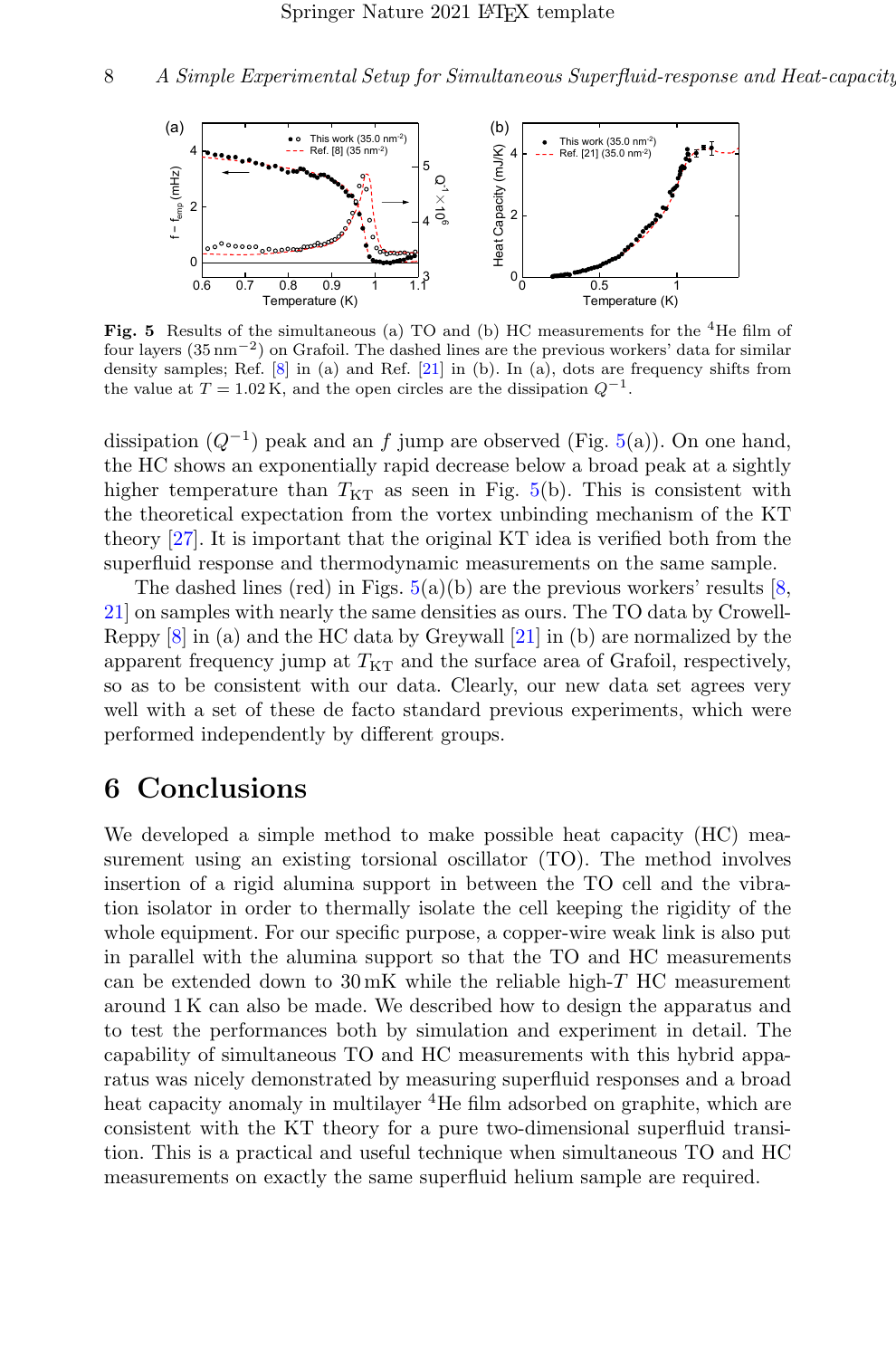Acknowledgments. This work was financially supported by Japan Society for the Promotion of Science (JSPS) KAKENHI Grant Number JP18H01170. H.F. thanks Eunseong Kim for suggesting the importance of simultaneous TO&HC measurements for studies of superfluid <sup>4</sup>He adlayers on graphite. J.U. appreciates Satoshi Murakawa for useful discussions, and JSPS for supports through Program for Leading Graduate Schools (MERIT) and Grant-in-Aid for JSPS Fellows JP20J12304.

# References

- <span id="page-8-0"></span>[1] J.V. Porto, J.M. Parpia, Superfluid <sup>3</sup>He in Aerogel. Phys. Rev. Lett. 74(23), 4667 (1995). <https://doi.org/10.1103/PhysRevLett.74.4667>
- <span id="page-8-1"></span>[2] H. Choi, K. Yawata, T.M. Haard, J.P. Davis, G. Gervais, N. Mulders, P. Sharma, J.A. Sauls, W.P. Halperin, Specific Heat of Disordered Superfluid <sup>3</sup>He. Phys. Rev. Lett.  $93(14)$ , 145301 (2004). [https://doi.org/10.](https://doi.org/10.1103/PhysRevLett.93.145301) [1103/PhysRevLett.93.145301](https://doi.org/10.1103/PhysRevLett.93.145301)
- <span id="page-8-2"></span>[3] K. Yamamoto, H. Nakashima, Y. Shibayama, K. Shirahama, Anomalous Suppression of Superfluidity in <sup>4</sup>He Confined in a Nanoporous Glass. Phys. Rev. Lett. 93(7), 075302 (2004). [https://doi.org/10.1103/](https://doi.org/10.1103/PhysRevLett.93.075302) [PhysRevLett.93.075302](https://doi.org/10.1103/PhysRevLett.93.075302)
- <span id="page-8-3"></span>[4] K. Yamamoto, Y. Shibayama, K. Shirahama, Thermodynamic Evidence for Nanoscale Bose-Einstein Condensation in <sup>4</sup>He Confined in Nanoporous Media. Phys. Rev. Lett. **100**(19), 195301 (2008). [https://doi.org/10.](https://doi.org/10.1103/PhysRevLett.100.195301) [1103/PhysRevLett.100.195301](https://doi.org/10.1103/PhysRevLett.100.195301)
- <span id="page-8-4"></span>[5] J.E. Berthold, D.J. Bishop, J.D. Reppy, Superfluid Transition of <sup>4</sup>He Films Adsorbed on Porous Vycor Glass. Phys. Rev. Lett. 39(6), 348–352 (1977). <https://doi.org/10.1103/PhysRevLett.39.348>
- [6] D. Finotello, K.A. Gillis, A. Wong, M.H.W. Chan, Sharp heat-capacity signature at the superfluid transition of helium films in porous glasses. Phys. Rev. Lett. 61(17), 1954–1957 (1988). [https://doi.org/10.1103/](https://doi.org/10.1103/PhysRevLett.61.1954) [PhysRevLett.61.1954](https://doi.org/10.1103/PhysRevLett.61.1954)
- <span id="page-8-5"></span>[7] R. Toda, M. Hieda, T. Matsushita, N. Wada, J. Taniguchi, H. Ikegami, S. Inagaki, Y. Fukushima, Superfluidity of <sup>4</sup>He in One and Three Dimensions Realized in Nanopores. Phys. Rev. Lett.  $99(25)$ ,  $255301$  (2007). <https://doi.org/10.1103/PhysRevLett.99.255301>
- <span id="page-8-6"></span>[8] P. Crowell, J. Reppy, Superfluidity and film structure in <sup>4</sup>He adsorbed on graphite. Phys. Rev. B  $53(5)$ , 2701–2718 (1996). [https://doi.org/10.](https://doi.org/10.1103/PhysRevB.53.2701) [1103/PhysRevB.53.2701](https://doi.org/10.1103/PhysRevB.53.2701)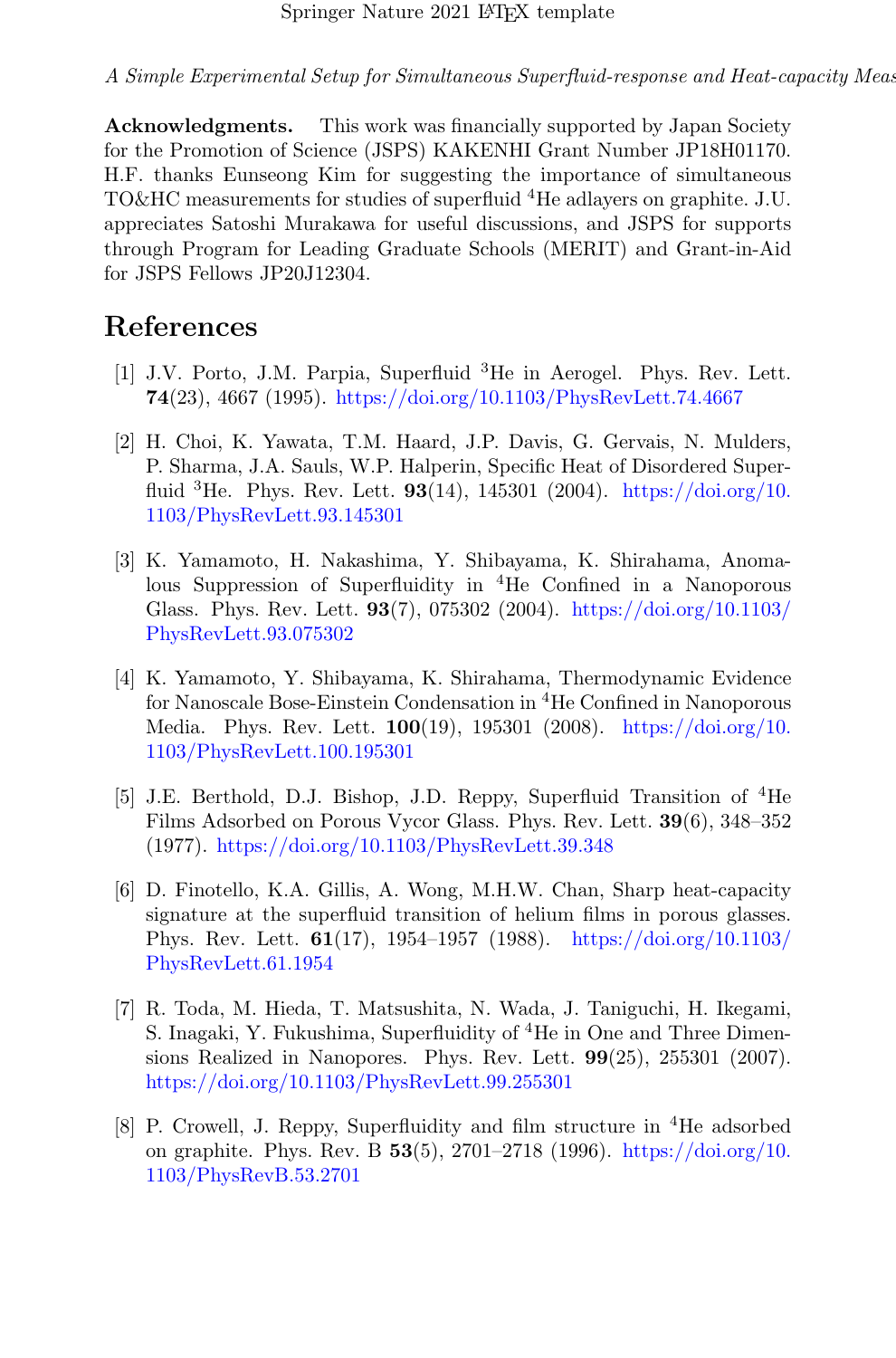- 10 A Simple Experimental Setup for Simultaneous Superfluid-response and Heat-capacity
- <span id="page-9-8"></span>[9] Y. Shibayama, H. Fukuyama, K. Shirahama, Torsional oscillator studies for possible supersolidity in two-dimensional <sup>4</sup>He solid. J. Phys. Conf. Ser. 150(3), 032096 (2009). <https://doi.org/10.1088/1742-6596/150/3/032096>
- <span id="page-9-9"></span>[10] J. Nyéki, A. Phillis, A. Ho, D. Lee, P. Coleman, J. Parpia, B. Cowan, J. Saunders, Intertwined superfluid and density wave order in twodimensional <sup>4</sup>He. Nat. Phys. **13**(5), 455–459 (2017). [https://doi.org/10.](https://doi.org/10.1038/nphys4023) [1038/nphys4023](https://doi.org/10.1038/nphys4023)
- <span id="page-9-0"></span>[11] J. Choi, A.A. Zadorozhko, J. Choi, E. Kim, Spatially Modulated Superfluid State in Two-Dimensional  ${}^{4}$ He Films. Phys. Rev. Lett. 127(13), 135301 (2021). [https://doi.org/10.1103/physrevlett.127.135301.](https://doi.org/10.1103/physrevlett.127.135301) [https:]({arXiv:2108.06623}) [//arxiv.org/abs/2108.06623]({arXiv:2108.06623})
- <span id="page-9-1"></span>[12] S. Nakamura, K. Matsui, T. Matsui, H. Fukuyama, Possible quantum liquid crystal phases of helium monolayers. Phys. Rev. B 94(18), 180501 (2016). <https://doi.org/10.1103/PhysRevB.94.180501>
- <span id="page-9-2"></span>[13] D. Sato, K. Naruse, T. Matsui, H. Fukuyama, OObservation of Self-Binding in Monolayer  ${}^{3}$ He. Phys. Rev. Lett. 109(23), 235306 (2012). <https://doi.org/10.1103/PhysRevLett.109.235306>
- <span id="page-9-3"></span>[14] S.Q. Murphy, J.D. Reppy, Simultaneous measurement of the heat capacity and superfluid density of  ${}^{4}$ He films in vycor glass. Physica B: Physics of Condensed Matter 165-166(PART 1), 547–548 (1990). [https://doi.org/](https://doi.org/10.1016/S0921-4526(90)81123-6) [10.1016/S0921-4526\(90\)81123-6](https://doi.org/10.1016/S0921-4526(90)81123-6)
- [15] G.A. Csáthy, D. Tulimieri, J. Yoon, M.H. Chan, Heat Capacity and Superfluid Density of Thin  ${}^{4}$ He Films on Porous Gold and on  $H_2$ . Phys. Rev. Lett. 80(20), 4482–4485 (1998). [https://doi.org/10.1103/PhysRevLett.](https://doi.org/10.1103/PhysRevLett.80.4482) [80.4482](https://doi.org/10.1103/PhysRevLett.80.4482)
- <span id="page-9-4"></span>[16] J. He, A.D. Corwin, J.M. Parpia, J.D. Reppy, Heat Capacity of <sup>3</sup>He in Aerogel. Phys. Rev. Lett. 89(11), 115301 (2002). [https://doi.org/10.](https://doi.org/10.1103/PhysRevLett.89.115301) [1103/PhysRevLett.89.115301](https://doi.org/10.1103/PhysRevLett.89.115301)
- <span id="page-9-5"></span>[17] Y. Kubota, R. Toda, M. Kamada, S. Nakamura, T. Matsui, H. Fukuyama, Experimental Apparatus to Search for Supersolidity in Monolayer <sup>4</sup>He on Graphite. J. Low Temp. Phys. 175(1), 160–166 (2014). [https://doi.org/](https://doi.org/10.1007/s10909-013-1047-7) [10.1007/s10909-013-1047-7](https://doi.org/10.1007/s10909-013-1047-7)
- <span id="page-9-6"></span>[18] M. Locatelli, D. Arnaud, M. Routin, Thermal conductivity of some insulating materials materials below 1 K. Cryogenics 16(6), 374–375 (1976). [https://doi.org/10.1016/0011-2275\(76\)90220-4](https://doi.org/10.1016/0011-2275(76)90220-4)
- <span id="page-9-7"></span>[19] H. Montgomery, The thermal conductivity of lead at low temperatures. Proceedings of the Royal Society of London. Series A. Mathematical and